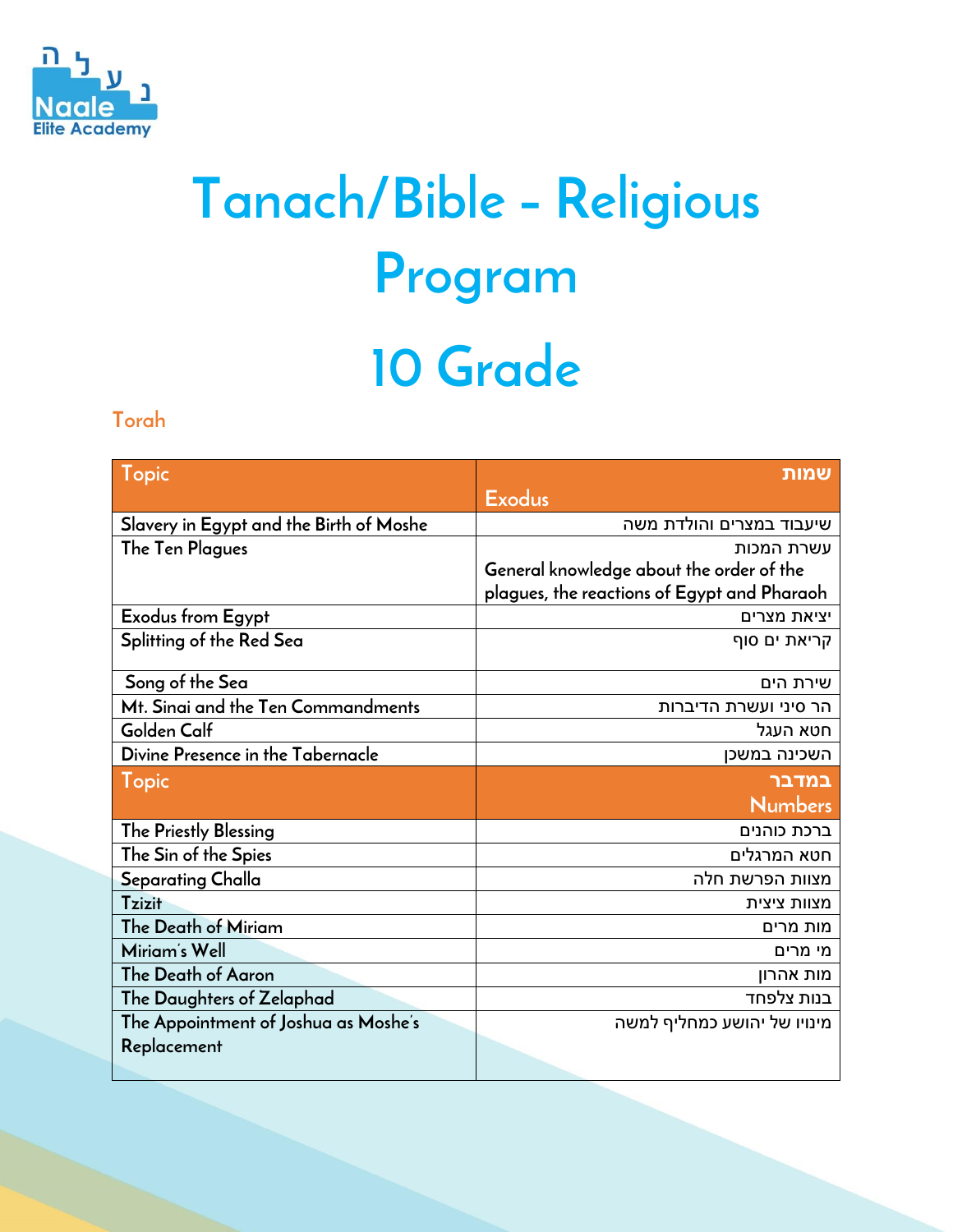

| The Festivals | מועדי השנה (תאריכי המועדים בלוח השנה ,    |
|---------------|-------------------------------------------|
|               | שמות המועדים ,הקשר לתפילת מוסף)           |
|               | The dates of the festivals on the Jewish  |
|               | calendar, the names of the festivals, and |
|               | Mussaf)                                   |
|               |                                           |

#### **Navi**

| Topic                                    | יהושוע                       |
|------------------------------------------|------------------------------|
|                                          | Joshua                       |
| The Anointment of Joshua after Moshe's   | מינוי יהושוע לאחר מות משה    |
| Death                                    |                              |
| The Splitting of the Jordan River        | קריאת הירדן                  |
| <b>Brit Mila and Passover</b>            | ברית מילה וחג פסח            |
| The Capture of Jericho                   | כיבוש יריחו                  |
| The Ceremony of Blessings and Curses     | טקס הברכה והקללה             |
| The War with the Kings of the South      | המלחמה עם מלכי הדרום         |
| The Map of the Tribes                    | מפת השבטים                   |
| The Covenent in Shechem                  | כריתת הברית בשכם             |
| Topic                                    | שופטים                       |
|                                          | The Book of Judges           |
| Ehud Ben Gera                            | אהוד בן גרא                  |
| Devorah and Barak                        | דבורה וברק                   |
| Samson                                   | שמשון                        |
| A Summary of the Era of Judges           | סיכום תקופת השופטים          |
| Topic                                    | שמואל א'                     |
|                                          | The Book of Samuel I         |
| The Days of Shmuel                       | ימי שמואל                    |
| The Reign of Shaul                       | מכלות שאול                   |
| The Rise of David and the Fall of Shaul  | ראשיתו של דוד וירידת שאול    |
| <b>Topic</b>                             | 'שמואל ב                     |
|                                          | The Book of Samuel II        |
| David's Lament on the Death of Shaul and | קינת דוד על מות שאול ויהונתן |
| Yonatan                                  |                              |
| David in Jerusalem                       | דוד בירושלים                 |
| <b>Topic</b>                             | מלאכים א                     |
|                                          | The Book of Kings I          |
| The Crowning of Solomon                  | המלכת שלמה                   |
| Solomon's Reign                          | מלכות שלמה                   |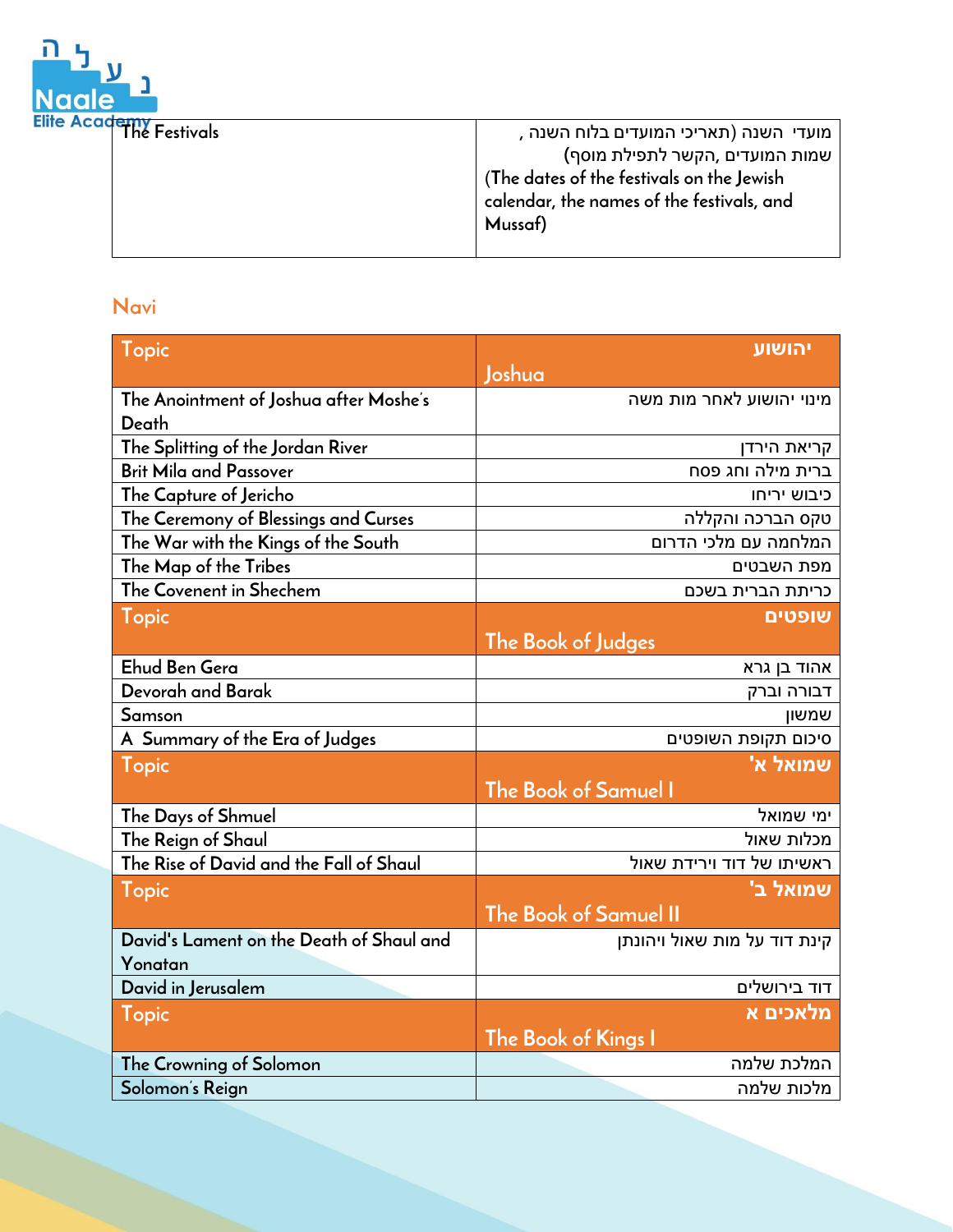## **Grade 11**

| Torah                          |                                            |
|--------------------------------|--------------------------------------------|
| <b>Topic</b>                   | בראשית                                     |
|                                | Genisis                                    |
| <b>Creation of the World</b>   | בריאת העולם                                |
| Abraham                        | אברהם                                      |
| Jacob and Esau                 | יעקוב ועשיו                                |
| Jacob                          | יעקוב                                      |
|                                | (Know the names of the sons of Jacob, best |
|                                | arranged in a table Mother, Sons,          |
|                                | Explanation of the names of the sons)      |
| Joseph and his Brothers        | יוסף ואחיו                                 |
| Jacob's Decent into Egypt      | ירידת יעקוב למצרים                         |
| The Deaths of Jacob and Joseph | מות יעקוב ויוסף                            |

#### **Navi**

| Topic                | <u>מלאכים א</u>          |
|----------------------|--------------------------|
|                      | The Book of Kings I      |
| Elijah the Prophet   | אליהו הנביא              |
| <b>Topic</b>         | מלאכים ב                 |
|                      | The Book of Kings II     |
| The Exile of Samaria | גלות שומרון              |
| <b>Topic</b>         | יונה                     |
|                      | The Book of Jonah        |
|                      | <b>Selected Chapters</b> |

| Ketuvim |                          |
|---------|--------------------------|
| Topic   |                          |
| Psalms  | <b>Selected Chapters</b> |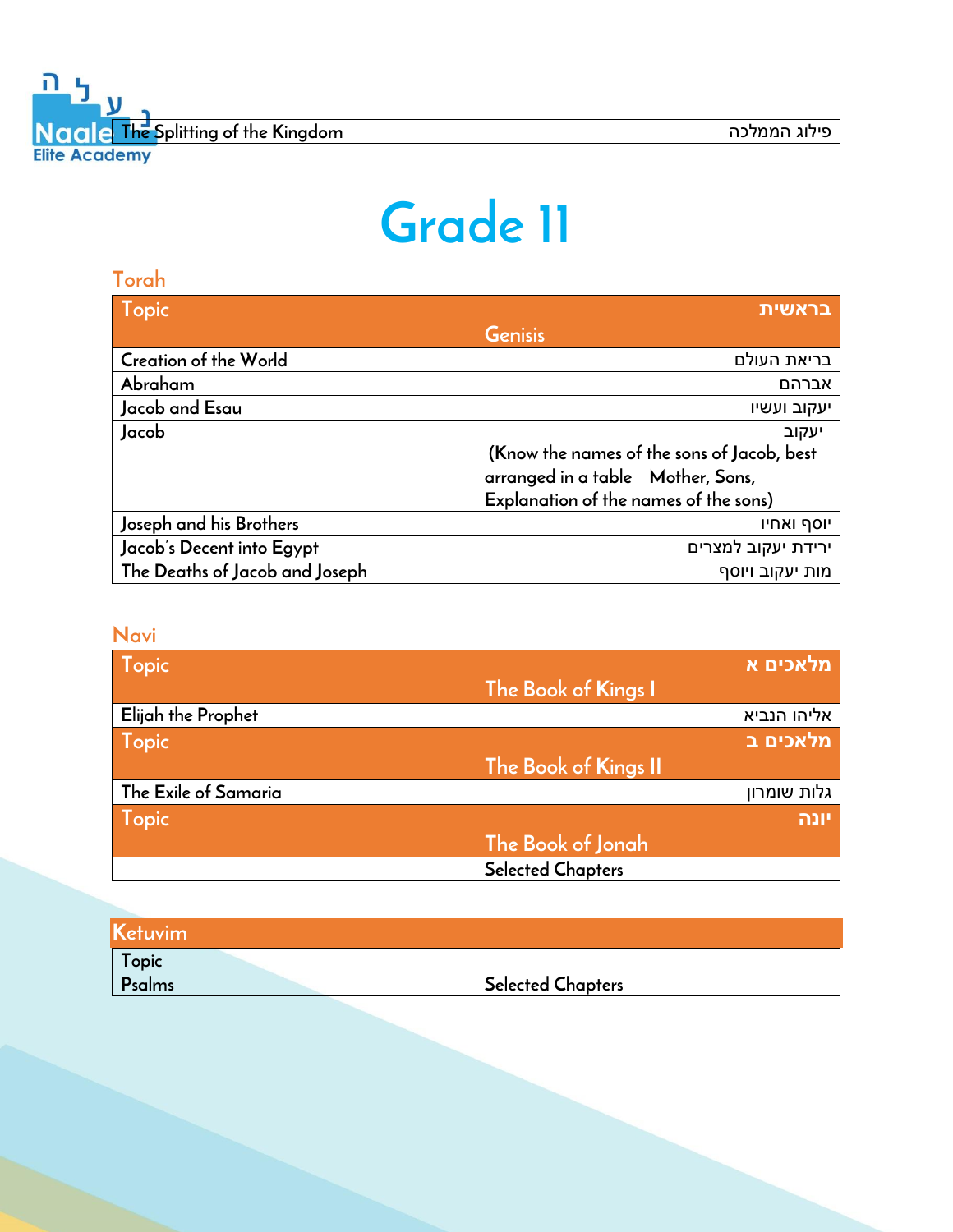

### **Grade 12**

#### **Torah**

| <b>Topic</b>                  | ויקרא                                        |
|-------------------------------|----------------------------------------------|
|                               | Leviticus                                    |
| The Study of the Commandments | לימוד המצוות                                 |
| <b>Topic</b>                  | <u>דברים</u>                                 |
|                               | Deuteronomy                                  |
| The Covenant                  | יחידת הברית                                  |
| The Good Land                 | הארץ הטובה                                   |
| Giving                        | יחידת פתוח תפתח                              |
|                               | The basic principles, The Laws of Charity,   |
|                               | Gifts to the Poor, Lending Money             |
| The Laws of War               | יחידת דיני מלחמה                             |
|                               | Protection from Harm, Prohibition of cutting |
|                               | down fruit bearing trees 20 (verses 19 20),  |
|                               | Obligatory War and Optional War (the         |
|                               | student should be able to explain both,      |
|                               | without explaining about the war against     |
|                               | Amalake)                                     |

#### **Navi**

| Topic                       | 'מלאכים ב                                  |
|-----------------------------|--------------------------------------------|
|                             | The Book of Kings II                       |
| The End of the First Temple | סוף ימי בית ראשון                          |
|                             | The deeds of Menashe King of Judea and the |
|                             | decree of the destruction                  |
| <b>Topic</b>                | יחזקאל                                     |
|                             | The Book of Ezekiel                        |
| The Prophesy of Redemption  | נבואת הגאולה                               |